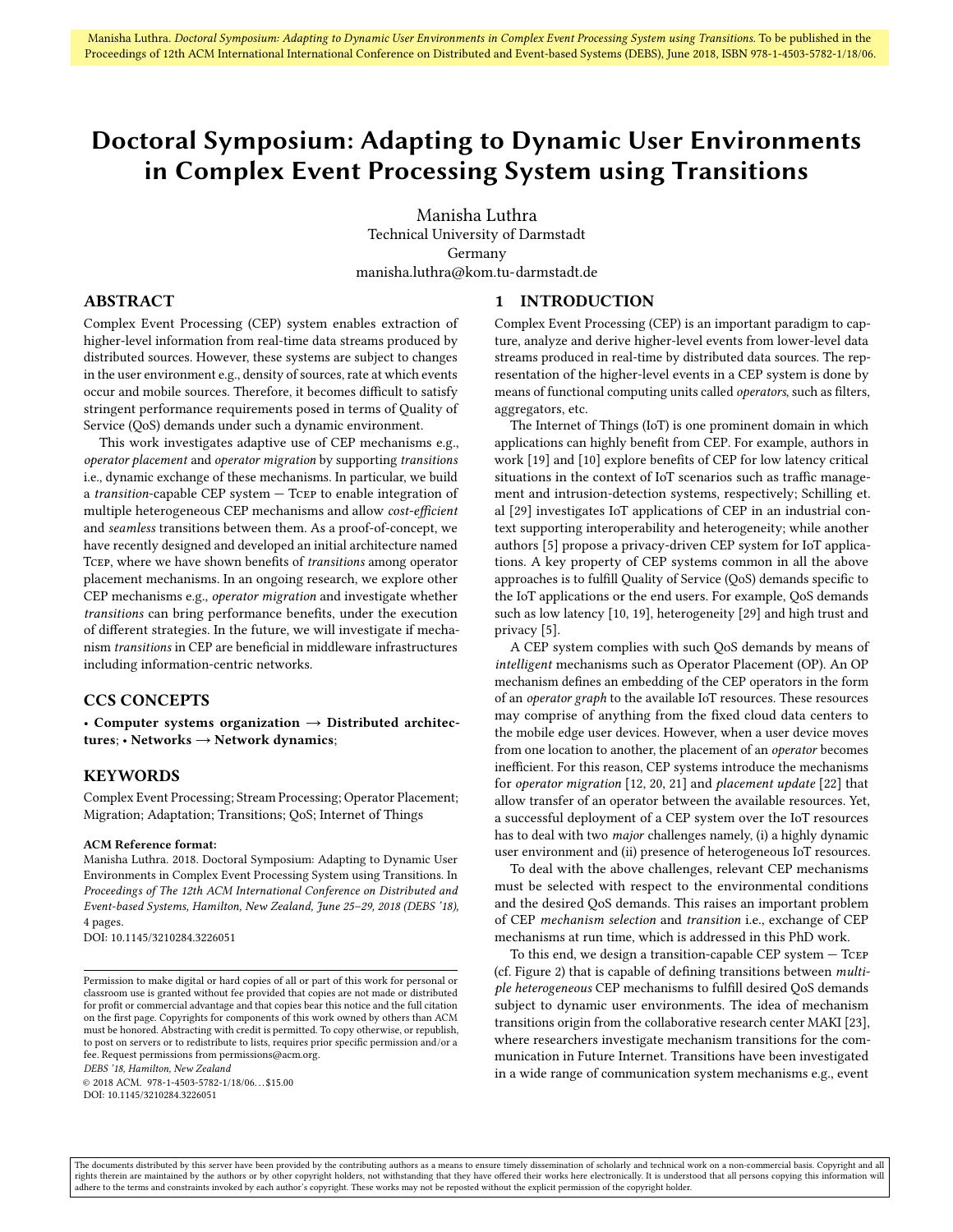Manisha Luthra. Doctoral Symposium: Adapting to Dynamic User Environments in Complex Event Processing System using Transitions. To be published in the Proceedings of 12th ACM International International Conference on Distributed and Event-based Systems (DEBS), June 2018, ISBN 978-1-4503-5782-1/18/06.

<span id="page-1-3"></span>DEBS '18, June 25–29, 2018, Hamilton, New Zealand Manisha Luthra Manisha Luthra Manisha Luthra



Figure 1: Basic system model for Tcep.

dissemination  $[25]$  and filter schemes  $[24]$  in publish-subscribe systems; search overlays [\[6\]](#page-3-12) for peer-to-peer systems and monitoring schemes [\[27\]](#page-3-13) for service-oriented systems. Our contribution in this work is to design, explore and understand transitions in the context of a [CEP](#page-0-0) system; and to support highly stateful mechanism transitions comprising of many distributed entities.

#### <span id="page-1-4"></span>2 RESEARCH GOALS

We define the following research goals for this doctoral work, to reach our aim of developing a fully transition-capable [CEP](#page-0-0) system.

RG 1: Identification of potential mechanisms of [CEP](#page-0-0) system that can benefit from transitions. In the first step, we iden-tify relevant mechanisms of [CEP](#page-0-0) systems that can benefit from transitions. We look into [IoT](#page-0-0) scenarios that face challenges because of dynamic changes in the environment. Consequently, we analyze following research questions. (i) What are the key mechanisms in [CEP](#page-0-0) that suffer due to dynamic environmental conditions? (ii) Which are the scenarios affected by the changes in the environment?

RG 2: An independent specification of mechanism transi-tion for a [CEP](#page-0-0) system. In this goal, we model transitions and depict the set of environmental conditions that have an influence on the underlying mechanism. The design should be such that, the system is able to adapt to new environmental conditions included at a later point of time. In addition, the mechanism transition concept must be independent of the underlying mechanisms introduced into the system. We define the following research questions. (i) How to independently specify mechanism transitions for a [CEP](#page-0-0) system?  $(i)$  How to quantify influence of the environmental conditions on the [CEP](#page-0-0) mechanisms?

RG 3: Realization of mechanism transitions for a [CEP](#page-0-0) sys-tem. We perform transitions to fulfill desired [QoS](#page-0-0) demands posed by changes in the environmental conditions. However, transitions themselves might impose a cost that needs to be accounted such that, the [QoS](#page-0-0) demands are fulfilled, while maintaining the system integrity. Therefore, we investigate three important questions. (i) How to realize transitions in a seamless and proactive manner? (ii) When to perform a transition? (iii) How to select the next mechanism as a consequence of a transition?

RG 4: Lightweight and cost-efficient execution of mechanism transitions. Another key challenge is the heterogeneity of the underlying infrastructure. This poses a requirement for our system to be platform independent, lightweight and cost-efficient at the same time. As a result, we analyze the following. (i) How to measure the cost of mechanism transition? (ii) How to design mechanism transition concept for heterogeneous infrastructure?

<span id="page-1-0"></span>

Figure 2: The TCEP system design.

RG 5: Cross layer fulfillment of [QoS](#page-0-0) demands. It is difficult to satisfy the [QoS](#page-0-0) demands based on just the monitored properties of the available physical resources or hosts. In this goal, we investigate cross layer mechanisms e.g., rate control, caching in information-centric networks [\[33\]](#page-3-14), in order to satisfy the speci- fied [QoS](#page-0-0) demands. Thus, we investigate the following. How can we take advantage of middleware infrastructures to satisfy stringent [QoS](#page-0-0) demands?

#### 3 CONTRIBUTIONS SO FAR

We present a basic system model for Tcep in Section [3.1](#page-1-1) that will aid us in describing our approach presented in Section [3.2.](#page-1-2)

#### <span id="page-1-1"></span>3.1 Basic System Model

TCEP consists of a set of event producers  $(P)$ , which generate continuous data streams (D), a set of event consumers (C), which express an interest in the inference of event patterns from the incoming data streams, and a set of event brokers  $(B)$ , which host a set of operators (Ω) to process and forward events. Event consumer specifies interest in the detection of an event pattern by means of a continuous CEP query. The query induces a directed acyclic operator graph  $G = (\Omega \cup P \cup C, D)$ , where each vertex corresponds to an operator  $\omega \in \Omega$  and each edge corresponds to the processing flow of data streams, s.t.,  $D \subseteq (P \cup \Omega) \times (C \cup \Omega)$ .

Tcep considers resources common in the context of [IoT](#page-0-0) scenarios for the representation of event consumers; producers and brokers (cf. Figure [1\)](#page-1-3). The resources are organized hierarchically consisting of three layers: (mobile) Things referring to IoT devices, a fixed network layer comprising distributed resources in data centers (cloud), and a third layer of resources at the edge consisting user devices e.g., smartphones.

#### <span id="page-1-2"></span>3.2 Tcep: A Transition-Capable [CEP](#page-0-0) System

We aim to design a generic transition-capable [CEP](#page-0-0) system that allows an integration of multiple and heterogeneous mechanisms. The goal is to support transition in the system such that it is able to dynamically exchange any possible [CEP](#page-0-0) mechanism. Additionally, to support analysis of potentially any mechanism. Towards this, we present a preliminary design of Tcep system in Figure [2.](#page-1-0)

Tcep system comprises of three layers. IoT resources including event consumers, at the bottom layer, can pose queries with specific [QoS](#page-0-0) demands. The application components, e.g. the things, will receive in turn the events of interest. The control layer utilizes and manages a library of the state-of-the-art [CEP](#page-0-0) mechanisms. It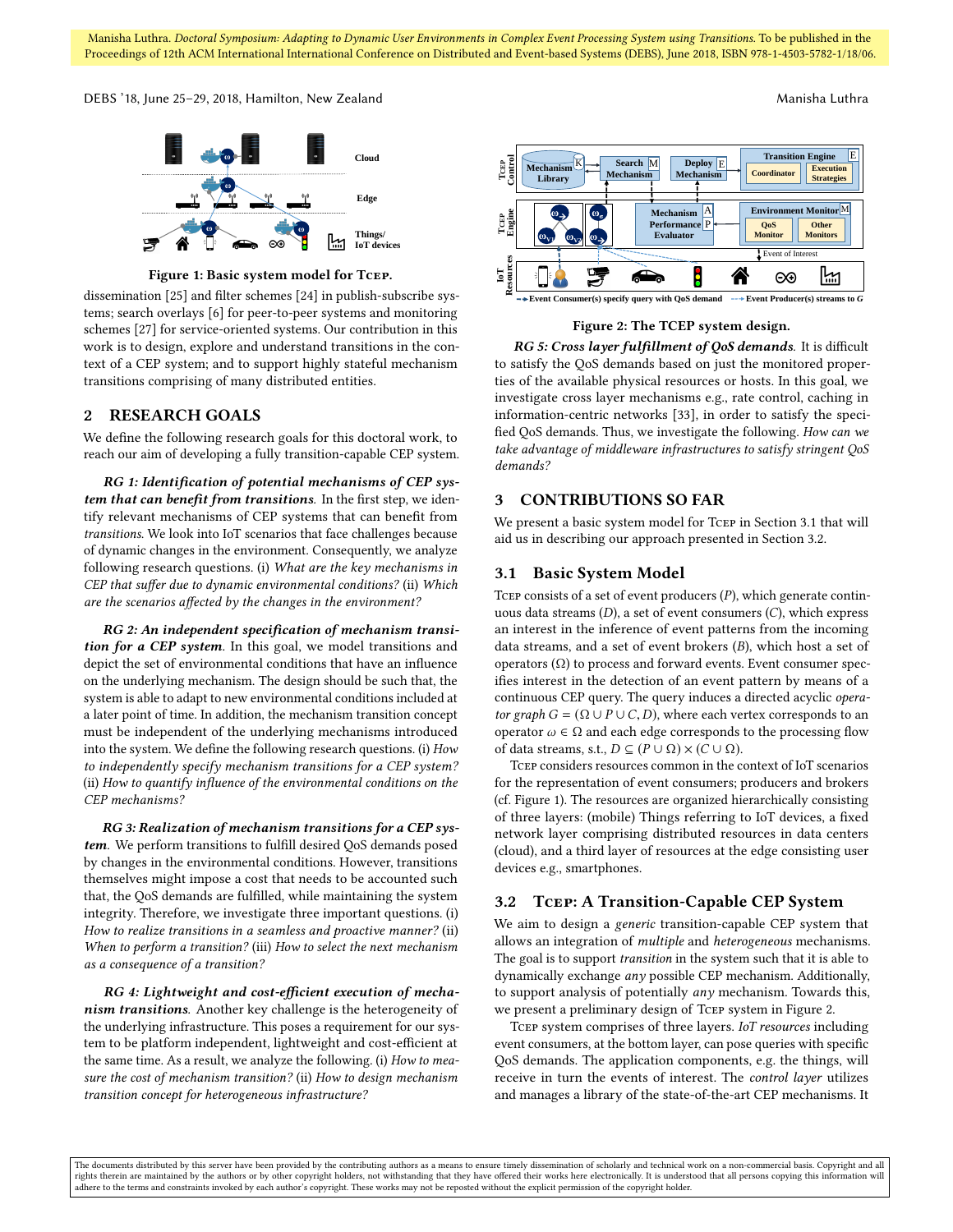Doctoral Symposium: Adapting to Dynamic User Environments in Complex Event Processing System using Transitions **DEBS** '18, June 25-29, 2018, Hamilton, New Zealand

decides when to perform a transition and which mechanism to select within a transition. It is also responsible to coordinate the transition. The Tcep engine provides the execution environment for the operators on the [IoT](#page-0-0) resource infrastructure.

Tcep follows the well-known MAPE-K [\[11\]](#page-3-15) model for adaptation. The four processes of the loop, Monitoring (M), Analyzing (A), Planning (P) and Executing (E) are realized in a decentralized manner (cf. Figure [2\)](#page-1-0) in the control layer and within the Tcep engine.

Towards our ultimate goal of a generic transition-capable [CEP](#page-0-0) system, we have presented the Tcep design and demonstrated benefit of transitions in Operator Placement mechanisms (cf. RG 1) [\[16,](#page-3-16) [17\]](#page-3-17). We have shown using an [IoT](#page-0-0) case study, that transition between placement mechanisms are essential to deal with dynamic user environment (cf. RG 2 and 3). We evaluated our transitioncapable system against fixed placement to show that our system can fulfill changing [QoS](#page-0-0) demands subject to the dynamic user environments. We presented two transition strategies that perform a transition in a seamless and cost-efficient manner (cf. RG 3 and 4). In order to perform a transition, we presented an adaptive selection method that selects the next mechanism (cf. RG 3).

In the future, we plan to extend our reactive adaptation methods to proactive adaptation methods and consider other mechanisms of [CEP](#page-0-0) for transition as described in the next section.

### 4 PLANNED CONTRIBUTIONS

Since this PhD work is in its early phase (start of second year), not all of the research goals (cf. Section [2\)](#page-1-4) have been fully attained. In the following, we define our preliminary plan for each research goal.

RG 1. In [\[17\]](#page-3-17), we developed and integrated state-of-the-art operator placement mechanisms into the mechanism library (cf. Figure [1\)](#page-1-3). We plan to extend the library by considering other relevant [CEP](#page-0-0) mechanisms for transition e.g., operator migration. Towards this, we will analyze existing migration strategies [\[12,](#page-3-5) [20,](#page-3-6) [21\]](#page-3-7) and their trade-offs to find out which strategy is suitable for the respective environment. In addition, we will analyze the impact of different migration strategies including those presented in [\[17\]](#page-3-17), on the performance of the Tcep in terms of [QoS](#page-0-0) demands.

 $RG$  2. It is important to know that many different environmental conditions e.g., changes in workload, mobility, topology, etc., have an influence on the underlying mechanisms. It is difficult to quantify the influence of different environmental conditions on the performance of the system. We will be investigating learning approaches to derive performance influence of the different environmental factors.

RG 3. In some situations, the execution time of a transition can be very long and time consuming. In such situations, the reactive methods for adaptation might not be useful anymore. For this, we will develop and analyze *proactive* adaptation methods [\[18\]](#page-3-18) that will allow us to trigger a transition well-before.

RG 4. In [\[17\]](#page-3-17), we have analyzed the cost of transition considering two key factors (i) time and (ii) overhead for a single query. We have seen that the cost varies from operator to operator. In this goal, we plan to analyze the cost of transition for other [CEP](#page-0-0) operators

e.g., sequence as well as consider other performance factors besides time and overhead.

For better interoperability, we have based our system on a lightweight and portable Docker container similar to other prominent approaches [\[14\]](#page-3-19). Yet, none of the existing works have considered evaluation on resource constrained edge devices, as we plan to do.

RG 5. Last but not the least, it is very challenging to guarantee [QoS](#page-0-0) demands, while only considering the physical parameters e.g., hosts. We will consider cross-layer approaches e.g., by means of middleware infrastructures such as information-centric networks [\[33\]](#page-3-14) to fulfill the specified [QoS](#page-0-0) demands.

#### 5 RELATED WORK

By enabling transitions, Tcep allows to exchange key mechanisms of [CEP](#page-0-0) e.g., operator placement and migration, and in this way, fulfill [QoS](#page-0-0) demands under dynamic environmental conditions. In this section, we compare to the related work in three key areas, (i) operator placement and migration, (ii) adaptive event processing systems and (iii) existing approaches for mechanism transitions.

Operator Placement and Migration. Operator placement (OP) is widely studied to fulfill [QoS](#page-0-0) demands while incurring minimum cost in terms of performance [\[15\]](#page-3-20). A wide range of [OP](#page-0-0) mechanisms have been proposed considering different [QoS](#page-0-0) demands such as to achieve low latency [\[1,](#page-3-21) [10,](#page-3-2) [19\]](#page-3-1), to minimize bandwidth [\[22,](#page-3-8) [28,](#page-3-22) [29\]](#page-3-3), to lower message overhead [\[30\]](#page-3-23), as well as to preserve trust and privacy [\[5\]](#page-3-4).

The fulfillment of [QoS](#page-0-0) demands, however, is only feasible under limited changes of the environmental conditions. For instance, most existing work [\[1,](#page-3-21) [3,](#page-3-24) [28\]](#page-3-22) builds on stationary networks. Approaches considering dynamic changes, e.g. in the cause of mobility, introduce i) redundancy by means of duplication [\[4,](#page-3-25) [30\]](#page-3-23) or checkpointing [\[13\]](#page-3-26), ii) placement update at regular intervals [\[22\]](#page-3-8), or, iii) operator migrations when changing the placement [\[12,](#page-3-5) [20,](#page-3-6) [21\]](#page-3-7).

Overall, it is important to note that current approaches for [CEP,](#page-0-0) so far build on a single placement or migration mechanism. In contrast, TCEP enables to benefit from the adaptive use of *multiple* existing [CEP](#page-0-0) mechanisms by supporting transitions, while increas-ing the range at which a [CEP](#page-0-0) system can adapt to meet a specific [QoS](#page-0-0) demand.

Adaptive Event Processing Systems. In this section, we review approaches that have so far considered the adaptive exchange of mechanisms in the context of event processing systems. For exam-ple, Weisenburger et. al [\[32\]](#page-3-27) proposed ADAPTIVECEP, a programming model and CEP system that supports specifying QoS demands at run time. This work is complementary to TCEP since ADAPTIVE-CEP is not focusing on the adaptive selection and execution of transition strategies. However, in Tcep the query language is used to specify changes in the QoS demands in order to instantiate a transition.

Heinze et al. proposed an elastic data stream processing system (DSPS) [\[8\]](#page-3-28), where the number of active hosts can be scaled up and down and operator migration is coordinated accordingly. Based on this work, the same authors proposed an adaptive replication scheme for DSPS [\[9\]](#page-3-29) that performs adaptation at runtime between active replication and upstream backup schemes for fault tolerance.